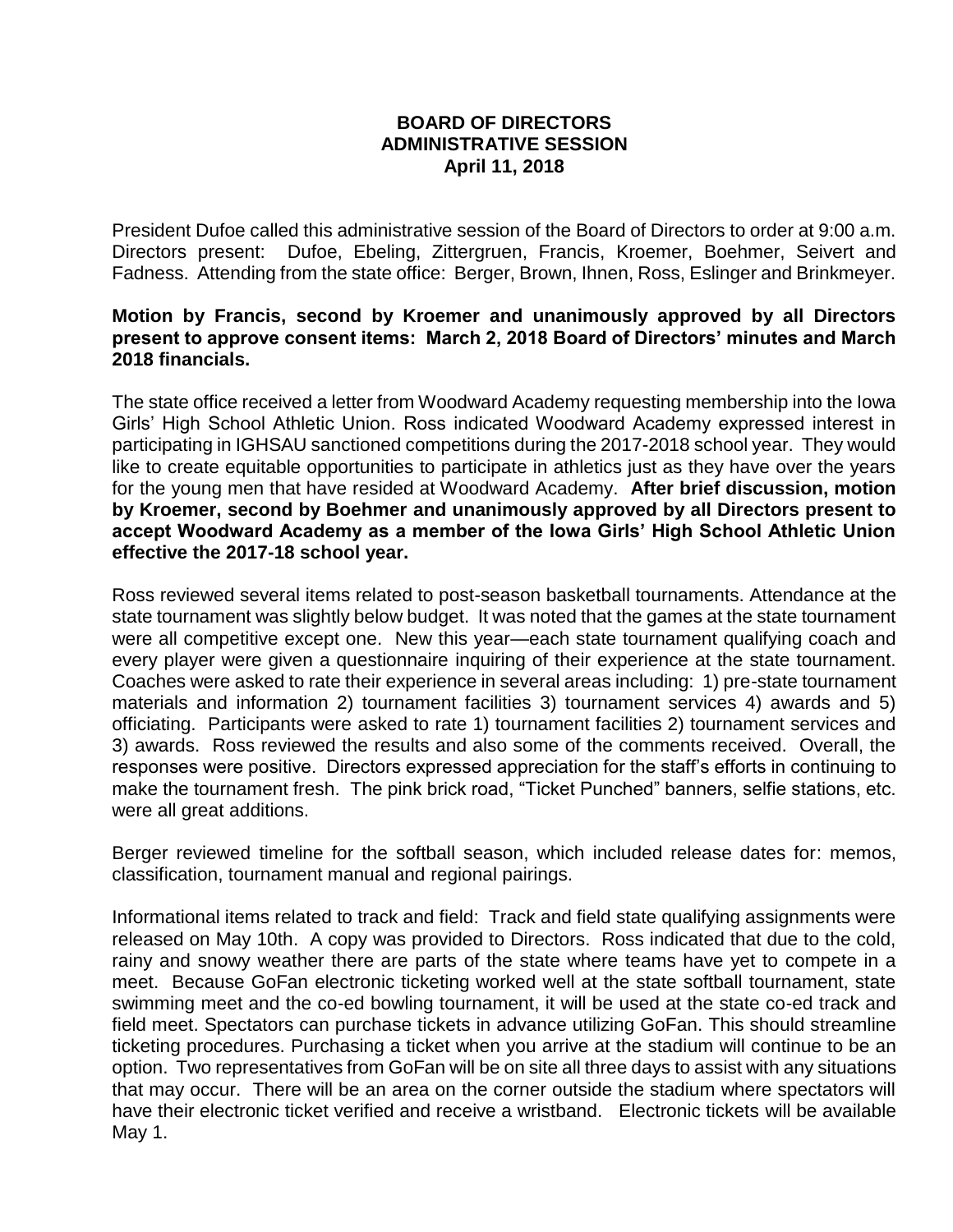Soccer informational items: Jim Albertson from Marion has been contracted as Coordinator of Soccer Officials. Albertson will serve as the IGHSAU liaison for soccer officials in Iowa. He will be responsible for the identification, training, evaluation and selection of officials for the IGHSAU soccer postseason series. Albertson will work with officials' organizations, conference and local assigning groups and will be the primary contact for NFHS rule interpretations.

Brinkmeyer informed Directors that effective this soccer season, the Athletic Union is implementing a soccer survey project to gather information from coaches and officials following each of their games. It will be a 12-question form to be completed by the coach and official following each soccer game.

The 2018 state soccer tournament schedule has been adjusted. This year all matches will begin one hour earlier than in previous years. The first match of the day will begin at 11:00 a.m. rather than noon. Class 1A will play its championship on Saturday, June 9 at 10:00 a.m., class 2A at 12:30 p.m. and class 3A at 3:00 p.m. The change allows management more flexibility in case of weather issues.

Brinkmeyer brought Directors up to date on the Student Athlete Advisory Committee. The deadline for applications was April 3. Sixty-two applications from across the state were received. There was a nice mix of sophomores to seniors among the applicants. The committee will be comprised of 11 members--two from each of the four districts and three at-large positions. Committee members should be selected by May 1. The staff has discussed various ways in which committee members could be utilized and gain valuable experience. One idea is for committee members to attend state tournaments in various capacities—similar to an internship.

Due to the Joint Committee being unable to meet during the IHSADA Convention, discussion is being conducted between the IGHSAU and IHSAA on the possibility of meeting during the state co-ed track and field meet. Traditionally, the committee also meets during the state baseball tournament. Boehmer created an agenda that was shared with Directors. Within review, Berger asked Directors to contact her if additional items should be added prior to the next meeting.

The new IGHSAU website was launched last month. Overall, the feedback has been positive and staff is very pleased with the outcome. Eslinger shared with Directors that every effort was made to ensure the ease of use. During the IHSADA Convention, Eslinger met with administrative assistants and athletic directors to review and provide instruction on utilizing the website. All forms can now be completed online and submitted.

Berger informed Directors that she recently met with Dave Jesse, IGHSAU financial advisor. She reviewed documentation received from Jesse reflecting investments and returns. Within discussion, Fadness expressed opinion that we need to be certain that our funds are invested in companies that are reflective of IGHSAU values.

## Seivert arrived at 10:00 a.m.

During the March administrative session, Directors asked Berger to meet with her team to determine which items from the Ad Hoc Committee's "Long-term Strategic Planning" and "Continued Investigation" recommendations should be first priority. The staff determined that 1) implementation of a state-mandated break in the calendar 2) the structure of post-season schedule-format, schedule and length and 3) possible movement of sport(s) from spring to fall